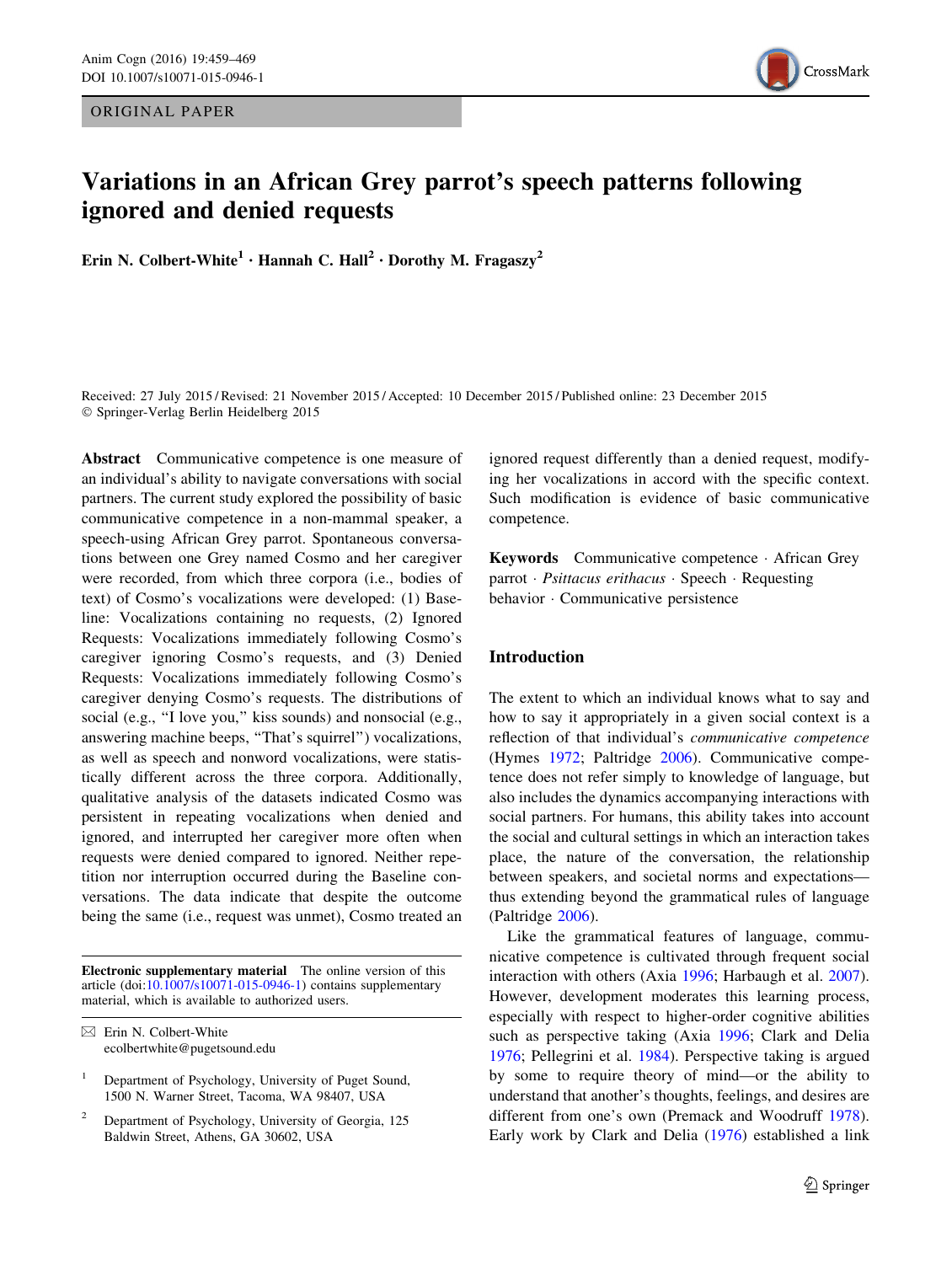between perspective taking and persuasion—one feature of communicative competence. These authors tested 7- to 14-year-old children and found that as children aged, their use of higher-order persuasive strategies (e.g., supplying advantage to addressee, ''If you let me have a party, I'll wash your car for you'') increased, while use of lowerorder strategies (e.g., no support or demonstration of need for request, ''I would enjoy a party'') decreased. Very recently, Slaughter et al. [\(2013](#page-10-0)) assessed the relationship of age, persuasive argument generation, and scores on a theory of mind task (a false belief test). As expected, as age increased, so did the number of persuasive arguments. When age was controlled for, there was a positive correlation between number of persuasive arguments and scores on the theory of mind assessment, further illustrating the link between cognitive development and communicative competence.

Along with persuasive strategies, requesting behavior is one of many social strategies under the umbrella of communicative competence. Requesting behavior can be classified as an interactive control act where the purpose is to attract the attention of a social partner and make a case that convinces the partner to satisfy a need, while still maintaining the social relationship (Ervin-Tripp [1982](#page-9-0); Stein and Albro [2001\)](#page-10-0). Age-moderated qualities of the request (e.g., politeness), the persuasiveness of the request, the relationship between the requester and hearer, as well as the effect on the hearer of granting the request (Brown and Levinson [1987\)](#page-9-0) are just some of the factors which contribute to whether requests are denied or accepted.

In humans, the earliest requesting strategies involve gesturing. Pre-linguistic infants between one and 2 years incorporate pointing, vocalizing, and visual checking with the social partner. In response to either being ignored or failing to elicit a response from a caregiver, children as young as 1.5 years strategically respond by (re)establishing mutual attention, employing repetition, and/or modifying requests (Keel [2015](#page-9-0); Marcos and Bernicot [1994,](#page-10-0) [1997](#page-10-0)). As children develop, perspective taking and additional social and cognitive skills such as persuasion are incorporated into the management of unmet requests (Stein and Albro [2001](#page-10-0)).

Speech acts associated with forming an argument/request and responding to denied or ignored requests are much different in children who have not yet developed perspective taking compared to older children and adults (Clark and Delia [1976](#page-9-0); Ervin-Tripp et al. [1990](#page-9-0); Wootton [1981\)](#page-10-0). While children under age three modify request form (e.g., politeness) based on the identity of the addressee (Ervin-Tripp et al. [1990](#page-9-0)), their request tactics are basic and offer little support for why those requests should be granted (Clark and Delia [1976](#page-9-0)). Further, these youngest children respond to unmet requests more often with ''insistence strategies" as Stein and Albro ([2001\)](#page-10-0) call them: repetition, repetition with aggravation, threatening, or pleading (Clark and Delia [1976;](#page-9-0) Ervin-Tripp et al. [1990;](#page-9-0) Garvey [1975\)](#page-9-0).

By around 4 years of age, children still rely heavily upon repetition of requests (Wootton [1981](#page-10-0)), but can provide more justification (Clark and Delia [1976;](#page-9-0) Ervin-Tripp et al. [1990](#page-9-0)), suppress frustration after refusals (Ervin-Tripp et al. [1990](#page-9-0)), employ greater repetition of the addressee's name before retrying an ignored request (Garvey [1975](#page-9-0)), and modify their argument strategies in response to the social partner's identity (Stein and Albro [2001](#page-10-0)).

By age 5 or 6 years, depending upon the task presented, children will consider the desires of others in their requesting behavior. This reflects the clear presence of perspective taking (Axia [1996](#page-9-0); Clark and Delia [1976\)](#page-9-0). Around this age, requests incorporate compromise and bargaining (Weiss and Sachs [1991](#page-10-0)). For example, Weiss and Sachs refused three- to 6-year-old children's persuasive attempts during a role play task. Weiss and Sachs noted that bargaining behavior was observed in the oldest children who used phrases such as "I'll give you a million dollars if..." (see Bartsch et al. [2010](#page-9-0), for evidence of bargaining in everyday conversation by younger children). It is not until adolescence that the greatest attunement of the individual to social partners' psychological states occurs (Clark and Delia [1976\)](#page-9-0). Thus, while much of requesting and denied/ignored request behavior is learned, predictable patterns do surface as socio-cognitive abilities develop.

Like humans, other social species must maintain positive relationships during interactions with conspecifics. It is not surprising, then, that features of communicative competence appear in the nonhuman literature. For example, ''politeness'' in requesting behavior has been documented in apes' usage of artificial and species-normal communication systems. In a laboratory setting, Lana the chimpanzee, Pan troglodytes, was documented using the Yerkish symbol for ''please'' prior to requesting objects like music or water (Rumbaugh [1977\)](#page-10-0). It is important to note, however, that the ''please'' symbol started the keyboard, and so was necessary to begin communicative interaction. One of Fouts' [\(1997](#page-9-0)) chimpanzees, Washoe, was trained to use "please" in the form of a manual gesture. Fouts describes one signed conversation between Washoe and a volunteer who had just had a miscarriage. The volunteer signed to Washoe MY BABY DIED. In response, Washoe held the volunteer, and signed PLEASE PERSON HUG. At the surface, this use of ''please'' more closely approximates humans' use of the word than Lana's required use of the ''please'' symbol to begin requests. Finally, as part of their natural communication system, chimpanzees will often present an up-turned palm during begging (van Lawick-Goodall [1968](#page-10-0)). Some have described this behavior as a symbol of ''politeness'' (e.g., Corballis [2003](#page-9-0)).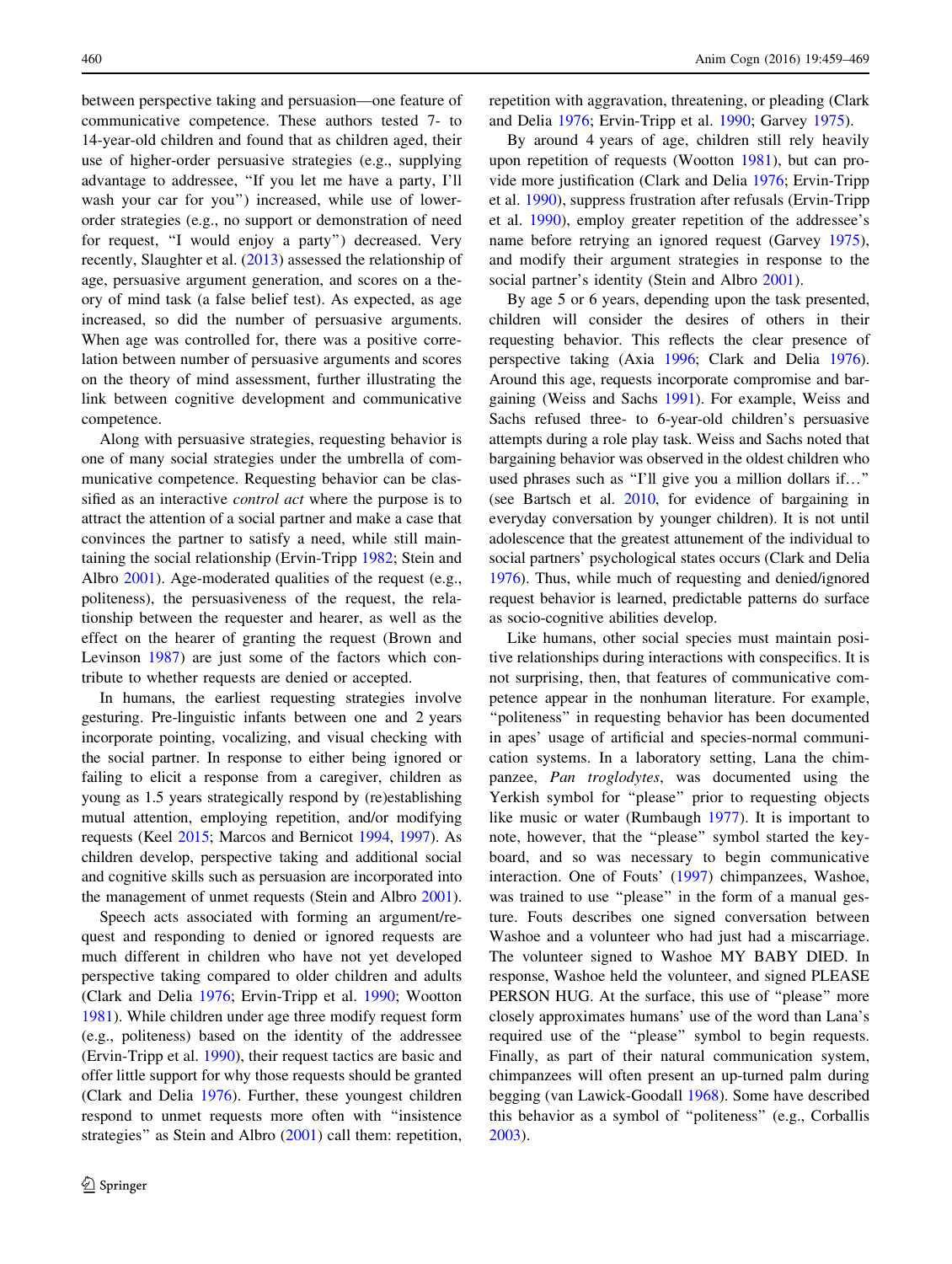Evidence for strategic use of persistence, repetition, and elaboration by captive and/or wild apes has also been observed (Roberts et al. [2013](#page-10-0); Greenfield and Savage-Rumbaugh [1993](#page-9-0); Leavens et al. [2005](#page-9-0)). Roberts et al. [\(2013\)](#page-10-0) reported that when one chimpanzee's response partially matched the sender's goal, the sender repeated the gesture. However, when the receiver's action did not match the intended behavior at all, the sender elaborated on it by providing a different gesture with a similar function. In human–chimpanzee interactions, Greenfield and Savage-Rumbaugh [\(1993\)](#page-9-0) observed repetition being used as a communicative tool to signal request and excitement, among other functions.

Despite examples of nonhumans displaying communication strategies which would be indicative of communicative competence in humans, the phrase itself is rarely used. Pepperberg [\(1988](#page-10-0)) and Luef and Liebal ([2012\)](#page-10-0) used communicative competence to describe avian and ape communication, respectively. However, whether these authors meant the more pragmatic, linguistics definition (Hymes [1972;](#page-9-0) Paltridge [2006\)](#page-10-0) is not completely clear. Therefore, the current study explored one speech-using African Grey parrot's (Psittacus erithacus) requesting behavior within the linguistics framework of communicative competence.

Our predictions were grounded in the view that, like other aspects of communication, requesting behavior (gestural or vocal), regardless of species, is associative in nature and refined in accord with the overall context of learning to manage interactions with others (Owings and Morton [1998\)](#page-10-0). This approach supports a phylogenetically wider examination of communicative competence, whether with humans via speech or among conspecifics via speciestypical communicative pathways. From an associative perspective, individuals learn through interaction with familiar and new social partners what ''works'' and what does not work to achieve one's goals. With respect to requesting behavior, Pepperberg's ([1988\)](#page-10-0) observation that the African Grey parrot she studied refused a grape then repeated his request for banana when his request was unmet can be interpreted as evidence of communicative competence in the form of repetition of an unmet request.

We hypothesized that the parrot we worked with, Cosmo, as a result of extended conversational practice with her owner, BJ, would have developed additional strategies for managing unmet requests. Specifically, we predicted Cosmo would treat the context of having a request ignored as distinct from having a request denied—resulting in qualitatively and quantitatively different vocal behaviors. Finally, research suggests that African Grey parrots may engage in perceptual perspective taking (Péron et al. [2011](#page-10-0)). Thus, in addition to these pre-specified analyses, we used detailed discourse analysis to reveal any requesting behaviors that reflected more advanced communicative competence, such as bargaining.

### Method

#### Subject and housing

Cosmo was 6 years old at the beginning of data collection. Cosmo was purchased by BJ from a pet store in 2002 at 5 months old. Although Cosmo had some experience hearing other human speakers, BJ was her sole caregiver. BJ established a simplified grammar with limited vocabulary by labeling new objects for Cosmo and correcting Cosmo's misuse and mispronunciation of words. Social interaction with BJ was the primary means by which Cosmo acquired melodies, English speech, and some nonword sounds like kiss noises. Additional nonword sounds such as microwave beeps were acquired naturally. Two female dogs also resided with BJ and Cosmo at the time of data collection.

All video-taping was conducted at BJ's home with Cosmo in her primary cage (55.9  $\times$  61.0  $\times$  83.8 cm, with perch extending 40.6 cm from top) which was located in a sunroom. Food and water were provided ad libitum throughout testing. All procedures were performed in accordance with institutional guidelines for the care and use of animal subjects.

### Recording and transcriptions

The recordings and transcriptions came from a larger, original dataset (Colbert-White et al. [2011](#page-9-0)). We present here an overview of procedures with relevant additional details included. Three weeks prior to testing, Cosmo was habituated to a Sony DCR-TRV39 mini-DV video camera on a tripod 1.5 m from the cage. Cosmo's cage was the only object in the camera frame. The camera's built-in microphone (32 kHz, 16-bit audio) recorded all audio. After the habituation phase, BJ recorded five, hour-long events at her leisure in each of two locations during times when she thought Cosmo would be particularly talkative. These locations were BJ's reading chair in the sunroom and BJ's desk in the office out of sight (see Fig. [1\)](#page-3-0). BJ was asked to ignore and deny Cosmo's requests at will across the sessions. That is to say, each hour-long session contained both ignored and denied requests. In order to mimic normal social interactions, BJ was not given explicit instructions for how long to wait before responding to ignored requests or giving into denied requests. However, we did ask that BJ never give into Cosmo's requests to be let out of her cage. This was done for video-taping and audio-recording purposes.

Videos were transcribed using the code ''ID'' (i.e., indistinguishable) whenever vocalizations were not clear. Syllables and fragments were transcribed as they were heard (e.g., "tele" and "showe" as in "telephone" and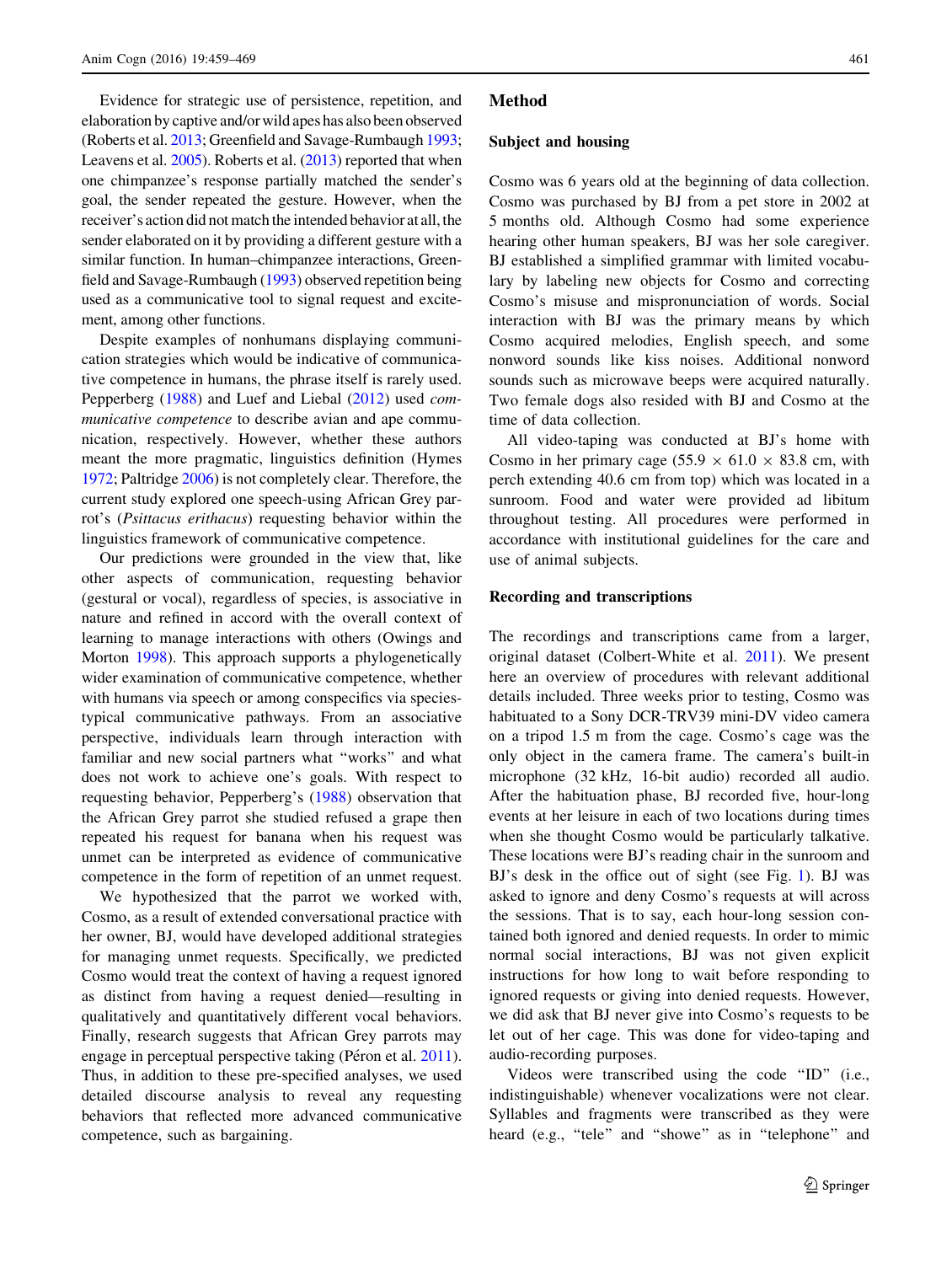<span id="page-3-0"></span>Fig. 1 Floor plan of the testing space, including relevant dimensions and furniture for reference



"shower," respectively). To decrease experimenter bias, contextual information in the videos was not used to construct the transcriptions. Nonword sounds were transcribed with two- or three-letter codes (refer to the Online Resource for full nonword sound coding scheme). While the original Colbert-White et al. [\(2011](#page-9-0)) dataset excluded units which were uttered only once, all units from the original dataset were included in the current study's analyses. Fragments (e.g., ''Mary is a doggie has'') were excluded from analysis.

An independent observer had transcribed 13 % of the original dataset, and the range of Cohen's kappa coefficients for matching individual words/nonword sounds was .65–.97 ( $Mdn = .80$ ). A previous study defined Cosmo's full repertoire as 278 units, where a unit was defined as 1–8 words and/or nonword sounds (see Colbert-White et al. [2011\)](#page-9-0). These units were dichotomously categorized by ECW as either social or nonsocial. Social vocalizations included those related to physical or vocal interaction, requests, greetings, farewells, and generic conversation utterances (see Table 1 for examples). The full list of social and nonsocial vocalizations is provided in the Online

Table 1 Social vocalization examples

| Category                        | Vocalization      |
|---------------------------------|-------------------|
| Physical interaction            | Wanna cuddle      |
|                                 | Come here         |
| Vocal interaction               | Wanna whistle     |
|                                 | DUW interaction   |
| Miscellaneous                   | Wanna             |
|                                 | Cosmo wanna       |
| Greetings                       | Hello             |
|                                 | Hi cos            |
| Farewells                       | Good-bye love you |
| Generic conversation utterances | Fine thanks       |
|                                 | How are you       |

Resource. Co-author HH independently categorized the 278 units. The percent agreement between ECW and HH was 91 %.

The SAE Phrase Frequency Tool (Strategic Analysis Enterprises, Inc., Williamsburg, VA) computer program searched for recurrent phrases, and not only single words.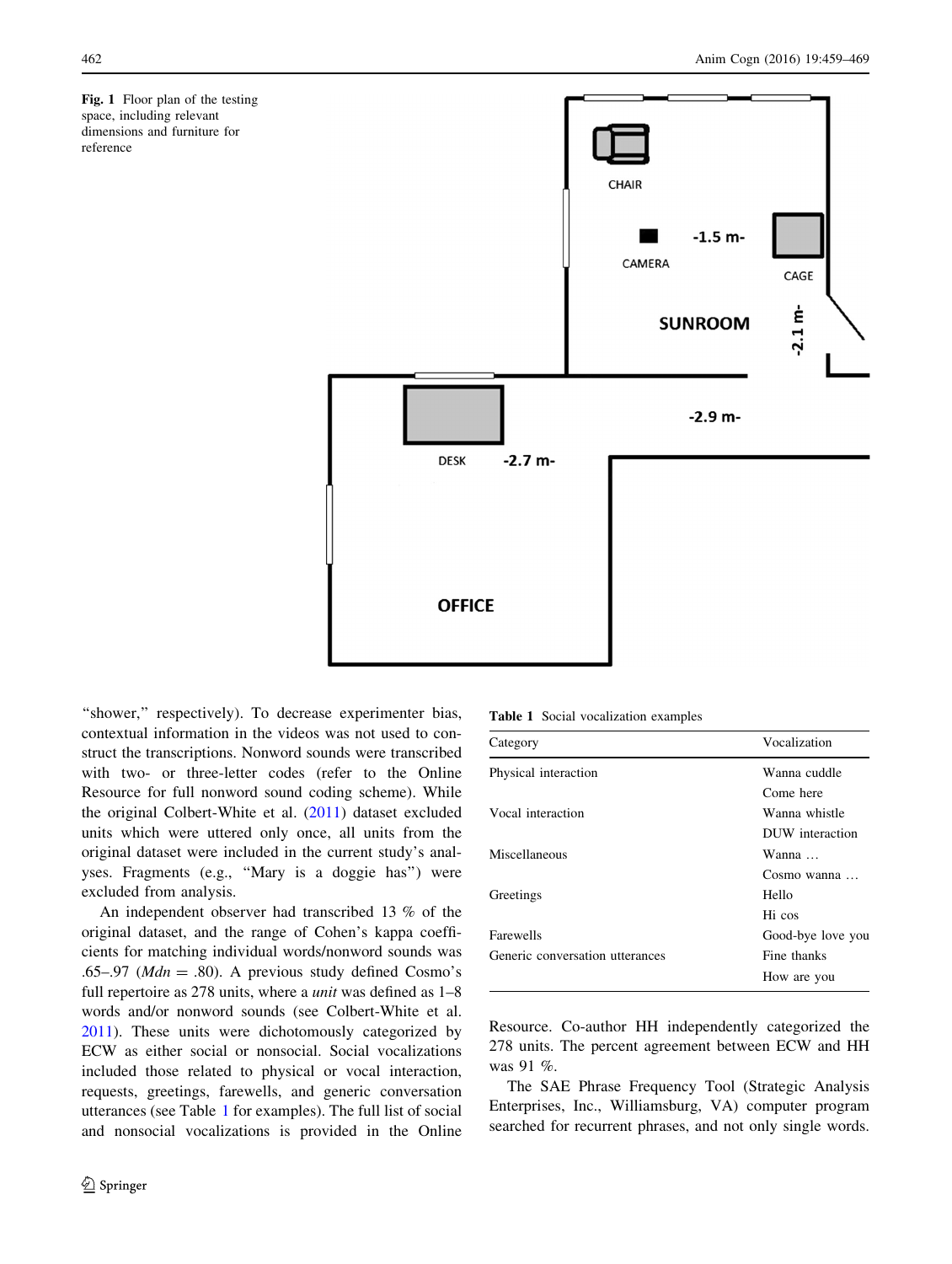This program is used by linguists to find recurrent phrases in text. The program tabulated the number of occurrences of all words and phrases ranging from one to nine words long that occurred at least once. Nonword sounds were considered words in this tabulation. To aid with qualitative analysis of the conversations, utterances that only occurred once were included, despite the inability to make comparisons across conditions. If a phrase only occurred as part of a larger phrase (e.g., ''in a car'' was only uttered as ''go in a car''), then the program tabulated the larger of the two phrases.

# Corpora preparation

One-hundred eighty minutes of footage were used to develop three corpora (bodies of text). This was accomplished using AntConc (v. 3.2.1w) freeware text analysis program. Keyword searches identified all of Cosmo's requests, from which the four most frequently requested items (cuddles, approaching Cosmo's cage, being let out of cage, and peanuts) were included in all analyses. The four types of requests were first divided into whether the request was denied or ignored. A denied request was considered one where BJ gave direct refusal. An ignored request was one in which there was no response from BJ within 30 s, or BJ's response came within 30 s but was meant to redirect the conversation away from the request rather than directly refuse (e.g., ''Let's play telephone''). Cosmo's vocalizations during the 2 min following refused and ignored requests were extracted to create two different corpora. A third corpus without any requests from 8 different recording sessions (7 while BJ was in the room) served as the Baseline condition for comparison.

#### Data analysis

Comparisons among Ignored Requests, Denied Requests, and Baseline vocalizations were made first using a series of three Spearman's correlations (Baseline-Ignored, Baseline-Denied, Ignored-Denied) for evidence of differential use of individual vocalizations. Additionally, comparisons of distributions of word and nonword units and social and nonsocial units were made among the three corpora using Chi-square tests. All statistical analyses were evaluated at  $\alpha = .05$  level.

# **Results**

# Preliminary findings

After combining vocalizations using the SAE phrase frequency table and AntConc, the Ignored Request corpus contained 54 unit types and 111 tokens. A unit type is a distinct repertoire unit, and a token is an occurrence of a unit type. For example, in the sentence ''The dog ate the bone,'' there are four unit types and five tokens. The corpus consisted of 38 speech units, 11 nonword sounds, and 5 speech-nonword sound combinations. Sixty-eight vocalizations were social; 43 were nonsocial. The five most frequently uttered vocalizations were DUW, KS, ''No,'' NWM, and "I'm here" (see Table 2 for nonword sounds appearing in this article). Nonword sounds comprised 40 % of the tokens. Vocalizations were predominantly requests for physical and vocal interaction, repeated requests and statements about getting out of the cage, as well as miscellaneous requests beginning with ''wanna'' (see Table [3](#page-5-0) for examples).

The Denied Request corpus contained 139 unit types and 334 tokens. The corpus consisted of 112 speech units, 15 nonword sounds, and 12 speech-nonword sound combinations. One-hundred and fifty-two vocalizations were social; 182 were nonsocial. The five most frequently uttered vocalizations were DUW, NWM, ''No'', KS, and OOO. Nonword sounds comprised 34 % of the tokens. No clear patterns emerged in the content of the vocalizations, with the exception of a presence of utterances relevant to BJ's dogs (e.g., Hello Kerri, Mary, Mary has feathers MWH, Mary's a dog), which was not in the Ignored and Baseline corpora. Requests and statements relevant to BJ kissing, whistling, or approaching Cosmo's cage, and repetition of requests and statements relevant to being let out of the cage were also present.

The Baseline corpus contained 91 unit types (i.e., distinct utterance units) and 272 tokens (i.e., total utterances). The corpus consisted of 69 speech unit types, 16 nonword sounds, and 6 speech-nonword sound combinations (e.g., ''DUW I'm here''). One-hundred and four vocalizations were social; 168 were nonsocial. The five most frequently uttered vocalizations were NWM, DUW, WBI, PH, and WW. Nonword sounds comprised 51 % of the tokens. Vocalizations were predominantly statements beginning with "Cosmo," greetings and farewells, and labels (see Table [4](#page-5-0) for examples).

Table 2 Coding scheme for nonword sounds appearing in this article

| Code | Description                                         |
|------|-----------------------------------------------------|
| DUW  | Duet whistle                                        |
| ΚS   | Kiss sound                                          |
| NWM  | Other nonwhistle sound <i>(i.e., miscellaneous)</i> |
| WW   | Wolf whistle                                        |
| 000  | "Oooh" (oo sound as in "yoo")                       |
| WBI  | Wild songbird vocalization                          |
| PH   | Telephone dialing beep                              |
|      |                                                     |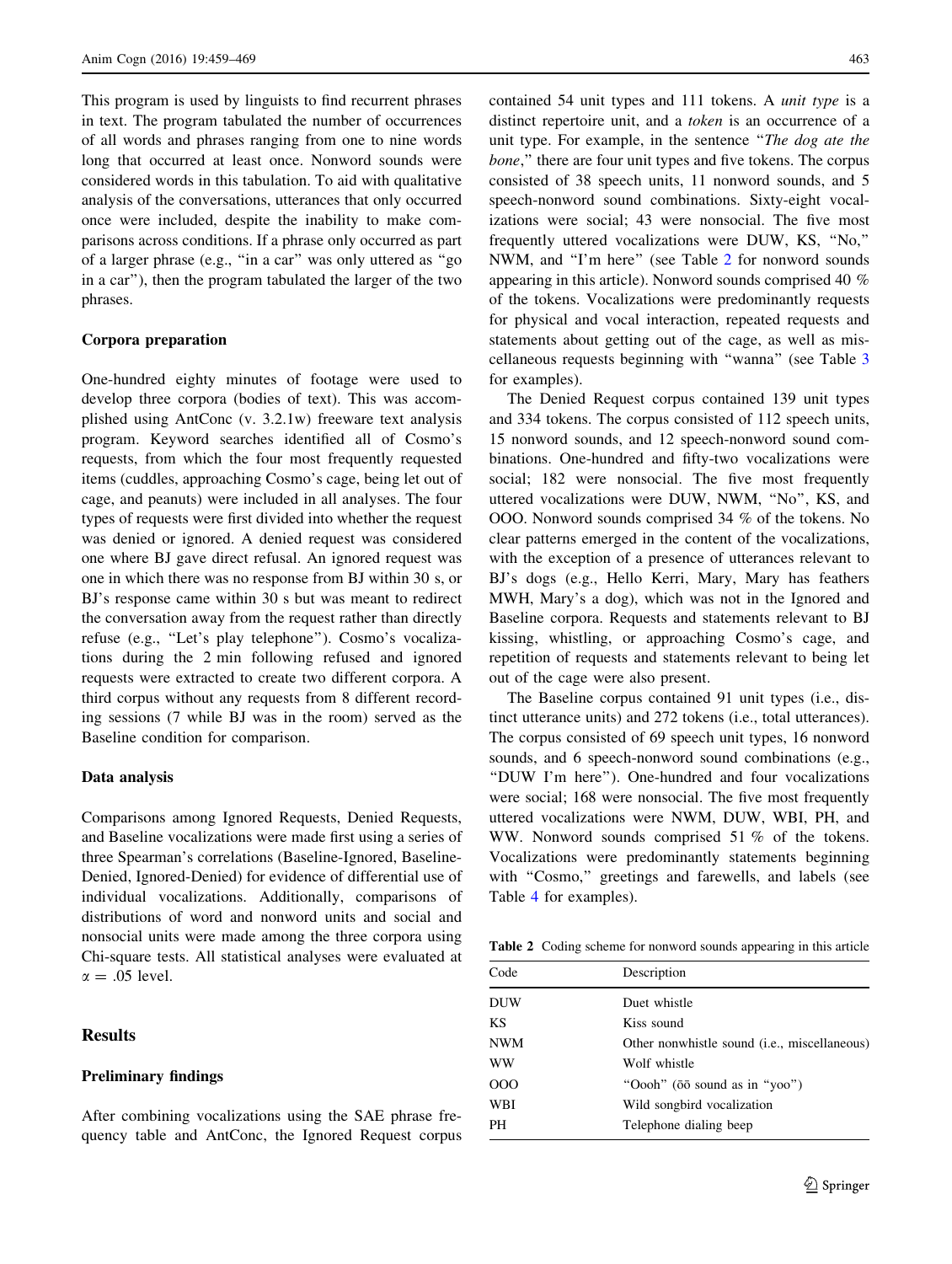<span id="page-5-0"></span>464 Anim Cogn (2016) 19:459–469

| <b>Table 3</b> Ignored corpus<br>vocalization examples | Category    | Vocalization              |
|--------------------------------------------------------|-------------|---------------------------|
|                                                        | Interaction | Betty I want<br>Come here |

| Category                 | Vocalization                                                       |
|--------------------------|--------------------------------------------------------------------|
| Interaction              | Betty I wanna kiss on the beak KS KS Betty wanna kiss feathers MWH |
|                          | Come here                                                          |
|                          | Come here Cosmo wanna cuddle                                       |
|                          | Wanna come here                                                    |
| Getting out of enclosure | Okay go up                                                         |
|                          | Wanna go up                                                        |
|                          | Cosmo go up                                                        |
| Miscellaneous requests   | Wanna be a good bird                                               |
|                          | Wanna go bed                                                       |
|                          | Wanna stay here                                                    |

Table 4 Baseline corpus vocalization examples

| Category                | Vocalization           |
|-------------------------|------------------------|
| Cosmo statements        | Cosmo poop             |
|                         | Cosmo has feathers MWH |
|                         | Cosmo's a bird         |
|                         | Cosmo's a girl         |
| Greetings and farewells | Hello                  |
|                         | Hi Cos                 |
|                         | Good-bye love you      |
| Labels                  | That's bark            |
|                         | That's Betty kiss      |
|                         | That's birdie          |
|                         | That's tele            |

# Quantitative comparisons

The 20 most frequently uttered vocalizations for each of the three corpora appear in the Online Resource. Three Spearman's correlations determined there was no significant relationship among the rankings of the 20 most frequently uttered vocalizations for the three corpora pairs: Baseline-Denied,  $r_s = 0.35$ , Denied-Ignored,  $r_s = -0.056$ , Baseline-Ignored,  $r_s = 0.039$ , all  $P_s > .05$ . The series of correlations supported qualitative observations described later that the content of Cosmo's vocalizations was significantly different in the 2 min immediately following being ignored or denied compared to baseline.

To assess whether the distribution of speech and nonword vocalizations was nonrandom for the three corpora, and to account for the variability in size of the three corpora, a Chisquare test was conducted. The analysis showed that the rates with which Cosmo uttered speech and nonword vocalizations was significantly different across the three corpora  $X^2(2)$ ,  $N = 690$  = 16.71,  $p = .00024$ . That is, Cosmo uttered speech and nonword vocalizations with differing rates following an ignored request (61 speech, 44 nonword), immediately following a denied request (207 speech, 112 nonword), and



Fig. 2 Nonrandom ( $p = .00024$ ) distributions of speech and nonword vocalizations during non-requesting conversation (baseline), immediately following ignored requests, and immediately following denied requests

when she was not requesting anything of BJ (128 speech, 138 nonword). These data are summarized as proportions in Fig. 2.

A second Chi-square test assessed whether the distribution of social and nonsocial vocalizations was nonrandom for the three corpora. The analysis revealed that the rates with which Cosmo uttered social and nonsocial vocalizations was different across the three corpora,  $X^2(2)$ ,  $N = 718$ ) = 16.91,  $p = .00021$ . That is to say, Cosmo uttered social and nonsocial vocalizations with differing rates immediately following an ignored request (68 social, 43 nonsocial), immediately following a denied request (153 social, 182 nonsocial), and when she was not requesting anything of BJ (104 social, 168 nonsocial). These data are summarized as proportions in Fig. [3.](#page-6-0)

# Qualitative observations

Differences in rates of vocalization repetition were observed across the three corpora. There was no evidence of repetition of vocalizations in the baseline corpus—despite its longer length. However, Cosmo did repeat her requests when she was ignored or denied. This occurred both when BJ was in the sunroom with Cosmo and in her office. As shown in transcription excerpts in Table [5,](#page-6-0)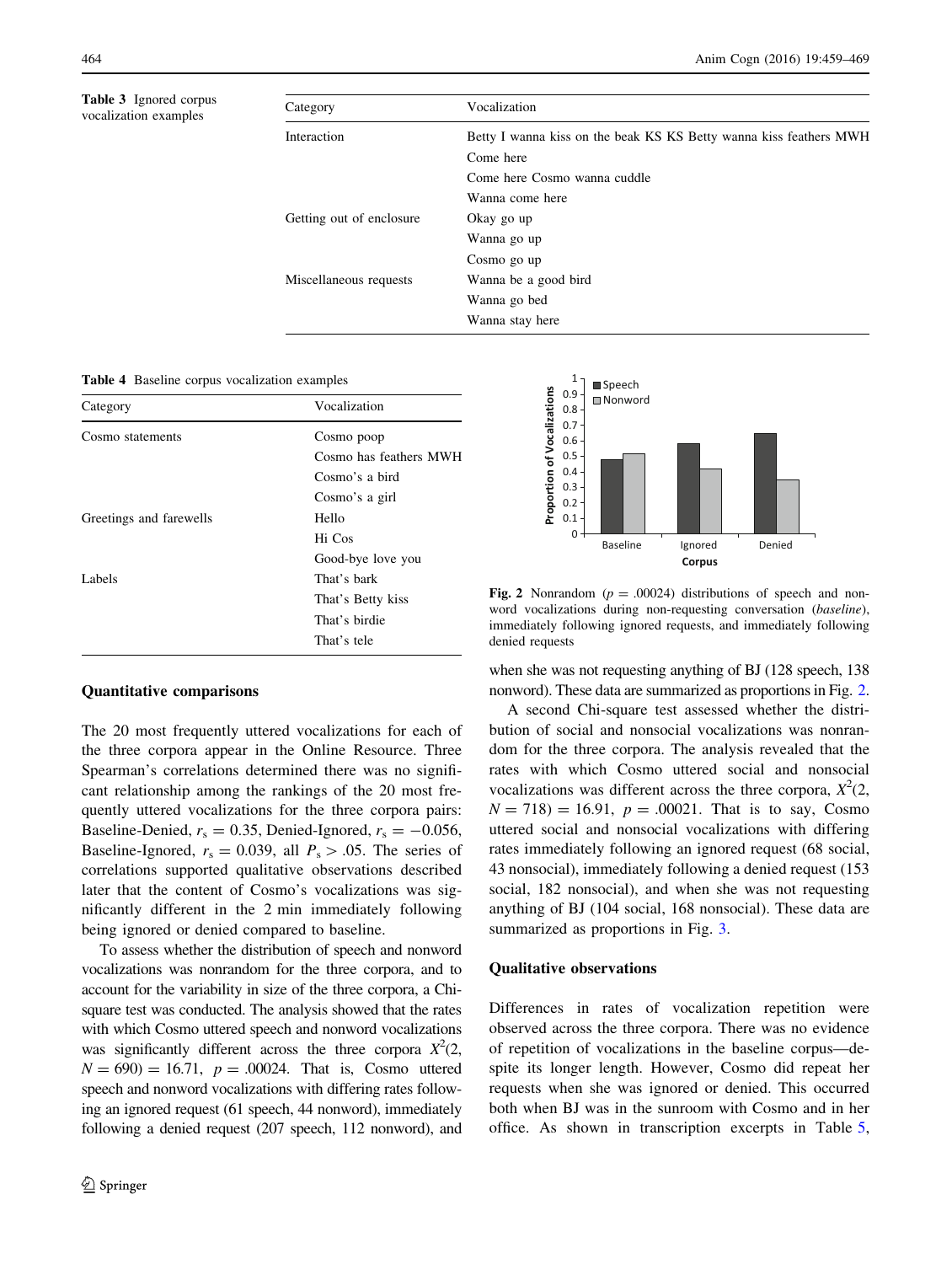<span id="page-6-0"></span>

Fig. 3 Nonrandom ( $p = .00021$ ) distributions of social and nonsocial vocalizations during non-requesting conversation (baseline), immediately following ignored requests, and immediately following denied requests

Table 5 Conversation excerpts containing repetition and redirection

| Excerpt A                               |
|-----------------------------------------|
| Cosmo: Wanna come here?                 |
| <b>BJ</b> : No i'm busy                 |
| <b>Cosmo</b> : Wanna come here          |
| <b>KS</b>                               |
| Wanna come here                         |
| <b>BJ</b> : No Cosmo I'm busy           |
| Cosmo: We're gonna go to kiss           |
| <b>KS</b>                               |
| <b>B.I:</b> KS KS                       |
| Cosmo: Wanna come here?                 |
| Excerpt B                               |
| Cosmo: Cosmo wanna go up?               |
| <b>BJ</b> : No Cosmo stay in cage okay? |
| Cosmo: Cosmo go up?                     |
| Cosmo be a good bird                    |
| Okay go up                              |
| Here step up                            |
| Hi                                      |
| <b>BJ</b> : How are you                 |
| Cosmo: Wanna be a                       |
| Cosmo wanna come here                   |
| Okay cosmo wanna go up                  |

Question marks were added post hoc to illustrate instances of upward tonal inflection. Original transcriptions contained no punctuation

repetition following unmet requests was sometimes accompanied by solicitations for interaction or possible redirection. For example, in Excerpt A, following three identically repeated and refused requests to be let out of her cage, Cosmo solicited interaction from BJ, then returned to asking to be let out. Excerpt B presents a different type of repetition from Excerpt A—alternative form repetition—in which Cosmo vocalized multiple utterances synonymous with the theme of being let out of her cage. Similar to

#### Table 6 Conversation excerpts containing interruption

| Excerpt A                                  |
|--------------------------------------------|
| Cosmo: Wanna go up here?                   |
| <b>BJ</b> : Cosmo stay in cage okay?       |
| Cosmo: Okay                                |
| <b>BJ</b> : Cosmo stay in cage             |
| Cosmo: Cos don't bite okay                 |
| <b>BJ</b> : Okay cosmo stay in cage please |
| Cosmo: Wanna go up here                    |
| Nο                                         |
| ID be a good bird                          |
| Don't bite okay                            |
| <b>BJ</b> : Be a good—                     |
| Cosmo: Cosmo wanna go up                   |
| be a good bird Cosmo                       |
| Excerpt B                                  |
| <b>Cosmo:</b> Wanna be a good bird?        |
| Cosmo go up                                |
| Cosmo go up                                |
| Be a good bird?                            |
| Okay                                       |
| Cosmo wanna go up?                         |
| <b>BJ</b> : Cosmo stay in cage okay?       |
| Cosmo: Cosmo wanna go up?                  |
| <b>B.J</b> : No Cosmo                      |
| Cosmo stay in cage                         |
| Cosmo: Be a good bird?                     |
| <b>BJ</b> : Cosmo's a good good bird—      |
| Cosmo: Okay                                |
| Cosmo go up                                |

Question marks were added post hoc to illustrate instances of upward tonal inflection. Original transcriptions contained no punctuation

Excerpt A, Cosmo responded to one minute of being ignored by BJ by saying ''hi'' (which elicited a response from BJ), then repeating her request after BJ replied.

There were differences between the Baseline and the Denied and Ignored request corpora regarding turn-taking and interruption. In particular, the Baseline contained four instances of simultaneous speech, where BJ and Cosmo both tried to take up the turn at the same time. Usually this occurred following a silence or during sessions when BJ was out of the room. For example, Cosmo asked ''What that?'' then proceeded to say ''What'' at the same time as BJ laughed. There were also two instances of interruption by BJ while Cosmo was vocalizing. In one case, Cosmo was vocalizing a long wild bird imitation, and BJ interrupted with "Cosmo." In the other interruption, BJ said "Wow" over a long nonwhistle nonword sound that Cosmo made. There was no evidence of Cosmo interrupting BJ in the Baseline; however, there were two instances of Cosmo interrupting BJ during unmet requests. As shown in Table 6, following a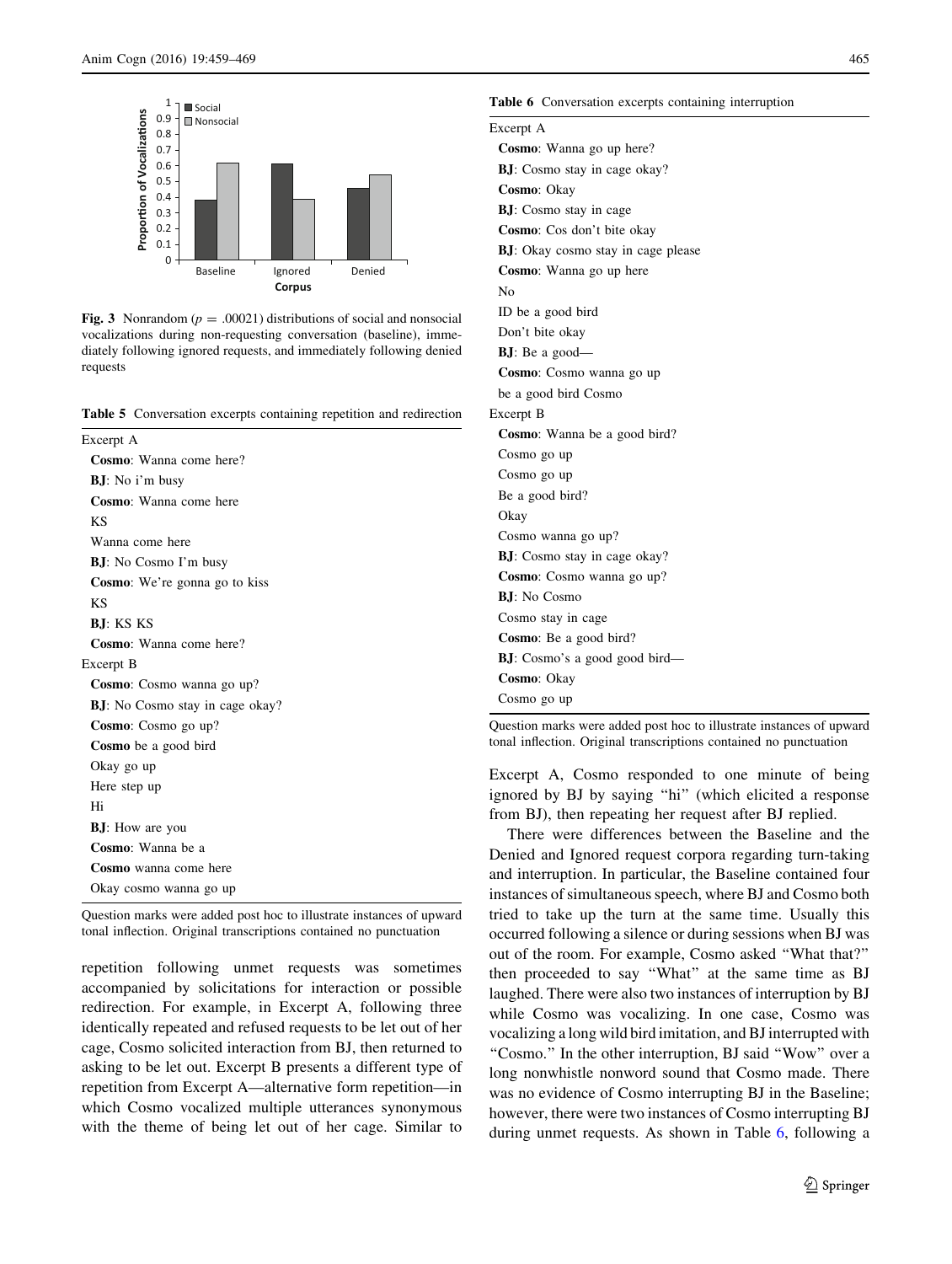| <b>Table 7</b> Conversation excerpt containing a denied then met request | <b>Table 8</b> Conversation excerpts containing persistence and refocusing |  |
|--------------------------------------------------------------------------|----------------------------------------------------------------------------|--|
| Cosmo: Cosmo go up                                                       | Excerpt A                                                                  |  |
| <b>BJ</b> : No Cosmo stay in cage okay                                   | Cosmo: Cosmo wanna go up?                                                  |  |
| Cosmo: Wanna be a bird?                                                  | <b>BJ</b> : No Cosmo stay in cage okay?                                    |  |
| <b>BJ</b> : Cosmo be a good bird                                         | Cosmo wanna play telephone?                                                |  |
| Cosmo go                                                                 | Telephone                                                                  |  |
| Cosmo: Wanna                                                             | Cosmo: You have reached                                                    |  |
| Okay                                                                     | <b>B.J</b> : You have reached Cosmo                                        |  |
| <b>BJ</b> : Okay be a good bird                                          | Cosmo: LA                                                                  |  |
| Be a good bird                                                           | B.I: LA                                                                    |  |
| Wanna come here?                                                         | Cosmo: OOO                                                                 |  |
| Here step up                                                             | Wanna be a good bird                                                       |  |
| Now be a good bird stay up here okay?                                    | <b>B.J</b> : Yes Cos                                                       |  |
| Please thank you                                                         | Cosmo: ID                                                                  |  |
| Cosmo: Wanna kiss?                                                       | <b>BJ</b> : Be a good bird                                                 |  |
| KS                                                                       | Cosmo: Wanna be a bird                                                     |  |
| <b>BJ</b> : Stay up Cosmo                                                | ID                                                                         |  |
| Cosmo: Wanna come kiss?                                                  | <b>B.J</b> : Wanna be a bird                                               |  |
| <b>B.J</b> : KS KS KS                                                    | Cosmo: Cosmo go up                                                         |  |
| I love you                                                               | Excerpt B                                                                  |  |
| Cosmo: Come here                                                         | Cosmo: Wanna peanut okay                                                   |  |
| <b>B.I:</b> Here I am                                                    | Be a good bird okay go up                                                  |  |
| Cosmo: Please                                                            | Wanna be a good bird                                                       |  |
| <b>KS KS</b>                                                             | <b>BJ</b> : Yes be a good bird stay in cage okay                           |  |
| <b>BJ</b> : Okay                                                         | Cosmo: Wanna peanut okay                                                   |  |
| Okay Betty Jean wanna kiss                                               | Question marks were added post hoc to illustrate instances of upward       |  |
| KS KS KS                                                                 | tonal inflection. Original transcriptions contained no punctuation         |  |

Table 7 Conversation excerpt containing a denied then met request

Note. Question marks were added post hoc to illustrate instances of upward tonal inflection. Original transcriptions contained no punctuation

series of refusals, Cosmo interrupted BJ, causing BJ to stop vocalizing, in order to repeat her requests to be let out of her cage.

During three of the recording sessions, BJ did let Cosmo out. This went against the instruction we gave BJ to refuse Cosmo's requests to be let out; however, it did provide an opportunity to observe Cosmo's vocal patterns during initially unmet requests which were later met. For all three cases, once Cosmo was let out of her cage, she stopped requesting to be let out. The example in Table 7 shows Cosmo was very persistent in her requests, despite being ignored and refused. Once she was out, she stopped all cage requests in favor of kiss requests. Along a similar vein, Cosmo also maintained her requests in a goal-oriented fashion. The examples in Table 8 demonstrate how BJ's attempts to redirect Cosmo were rarely effective at making Cosmo stop repeating requests (Excerpt A), and even when Cosmo redirected herself via a new request, she still returned to the original request (Excerpt B).

To investigate strategic use of vocalizations during requesting, we recorded patterns in Cosmo's use of two

Question marks were added post hoc to illustrate instances of upward tonal inflection. Original transcriptions contained no punctuation

phrases, ''Wanna be a good bird'' and ''Cosmo don't bite okay.'' These frequently accompanied Cosmo's requests to be let out of her cage (see Table [9](#page-8-0)). These phrases were most likely said by BJ during times when Cosmo asked to be let out of her cage. Neither of these phrases appeared during the baseline, which confirmed they were specific and appropriate to the context of letting Cosmo out of her cage and to requests. Despite the phrases being associated with being let out of the cage, they were not uttered when BJ met Cosmo's request and let her out of her cage, even though BJ most likely would utter the phrases to Cosmo once she was let out (see Table 7 for example).

# **Discussion**

The current investigation examined conversations between an African Grey parrot and her caregiver for evidence of communicative competence as defined in the linguistics literature (Hymes [1972;](#page-9-0) Paltridge [2006](#page-10-0)). The recorded conversations included spontaneous instances of both denied and ignored requests to establish how the parrot modified her vocalizations in response. We approached the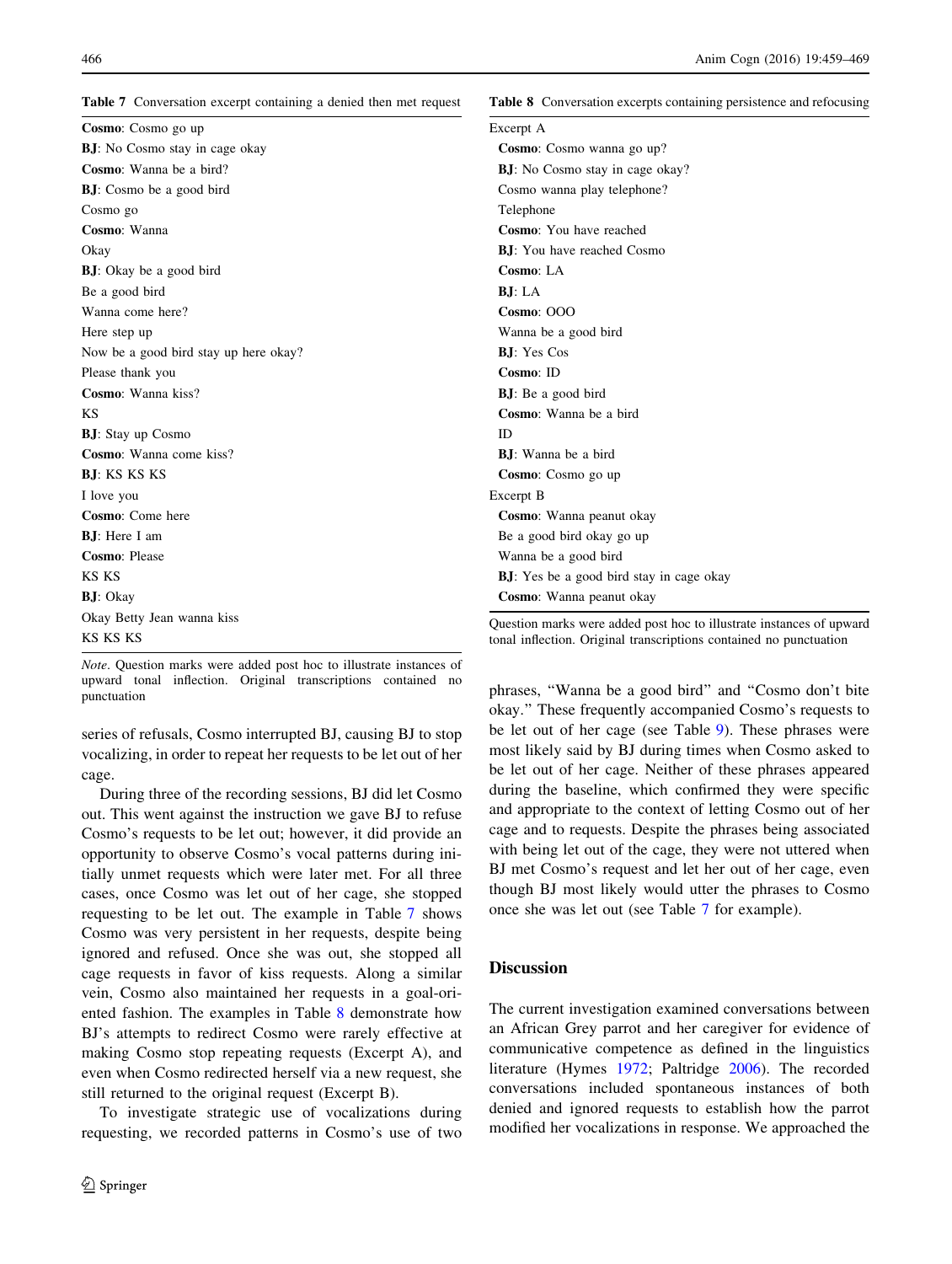<span id="page-8-0"></span>

| <b>Table 9</b> Conversation excerpt containing "Be a Good Bird" and |  |  |  |  |
|---------------------------------------------------------------------|--|--|--|--|
| "Cosmo Don't Bite Okay"                                             |  |  |  |  |

| Cosmo: Hi                            |
|--------------------------------------|
| B.I: Hi                              |
| <b>Cosmo: MWH</b>                    |
| <b>BJ</b> : Fine thank you           |
| How are you?                         |
| Cosmo: Wanna be a good bird?         |
| Cosmo go up                          |
| Cosmo go up                          |
| Be a good bird?                      |
| Okay                                 |
| Cosmo wanna go up?                   |
| <b>BJ</b> : Cosmo stay in cage okay? |
| Cosmo: Cosmo wanna go up?            |
| <b>B.J</b> : No Cosmo                |
| Cosmo stay in cage                   |
| Cosmo: Be a good bird?               |
| BJ: Cosmo's a good good bird-        |
| Cosmo: Okay                          |
| Cosmo go up                          |
| Cosmo be a good bird?                |
| Cosmo don't bite okay?               |
| <b>BJ</b> : Okay                     |
| Cosmo: Cosmo wanna go up?            |
| Cosmo go up                          |
| Cosmo wanna go up?                   |
| Okay                                 |
| Come here                            |
| Here you are                         |
| I'm here                             |

Question marks were added post hoc to illustrate instances of upward tonal inflection. Original transcriptions contained no punctuation

analyses from an associative perspective. Just as young children learn through experience what ''works'' and does not work when making requests and responding to unmet requests, we hypothesized that an African Grey parrot might also demonstrate these skills.

The results with Cosmo mirror that of young children's conversations. By as early as 1–1.5 years, preverbal children treat an ignored request as a failed attempt, and repair by employing strategies such as repeating the social partner's name before repeating the request (Golinkoff [1986](#page-9-0)). On the other hand, directly refused requests are treated differently from ignored requests (Ervin-Tripp et al. [1990](#page-9-0); Garvey [1975;](#page-9-0) Wootton [1981;](#page-10-0) see Marcos and Bernicot [1994,](#page-10-0) [1997](#page-10-0) for evidence of differential response to being ignored and refused in children under 2 years). Cosmo, too, treated being ignored differently than being denied. Previous work with Cosmo showed that during times when BJ ignored Cosmo in favor of talking to ECW, Cosmo's

vocalization rate decreased substantially to only a few utterances per hour-long session (Colbert-White et al. [2011](#page-9-0)). Additionally, being vocally ignored was associated with a proportional increase in requests for physical interaction, a finding that Colbert-White et al. interpreted as Cosmo modifying her requests in response to BJ's refusal to interact vocally. This previous study and current results both support the notion that Cosmo not only noticed when she was being ignored, but vocalized differently to achieve her requesting goals depending on whether she was ignored or denied.

As we predicted, Cosmo's word choice following being denied and ignored was significantly different not only from the no-request baseline, but also from each other. Further, qualitative observations showed differential patterns in repetition, interruption, and placement of utterances within conversation. Thus, Cosmo modified her vocalizations to BJ based on context provided by the speech environment, which is Hymes' [\(1972](#page-9-0)) definition of communicative competence, and supports Pepperberg's [\(1988](#page-10-0)) suggestion that social interaction leads to development of communicative competence by vocal learning avian species, as for humans.

In the current study, following denied requests to get out of her cage, Cosmo uttered more vocalizations associated with the social context of being let out of her cage. This included mimicry of BJ telling Cosmo to be good and not to bite. Uttering these vocalizations during the context of Cosmo asking to be let out of her cage could represent a reflexive, contextually bound vocal behavior. That is to say, while requesting to be let out of the cage, Cosmo could be uttering all vocalizations surrounding that setting. This, however, does not explain the finding that Cosmo produced a different repertoire of vocalizations when such requests were ignored compared to denied. The word ''bite,'' for example, was uttered 1 time when ignored compared to 16 times when denied (a frequency distribution which would be predicted by chance only 7 % of the time). Once Cosmo was let out, she stopped using words like "bite," though BJ would often remind her not to bite once she was let out. Rather than reflexively mimicking vocalizations surrounding a static social context, the results indicate that Cosmo instead first proposed a request, and then modified subsequent vocalizations in accordance with each new social circumstance introduced by BJ. That is to say, she used vocalizations strategically, in accord with her social partner's actions, not in accord with a particular event (e.g., getting out of the cage).

Considering that both ignored and denied requests have the same outcome (i.e., her request was unmet), Cosmo's differential responding reflects how finely she monitored and responded to BJ. Péron et al.'s  $(2010)$  $(2010)$  work with African Greys corroborated these findings from a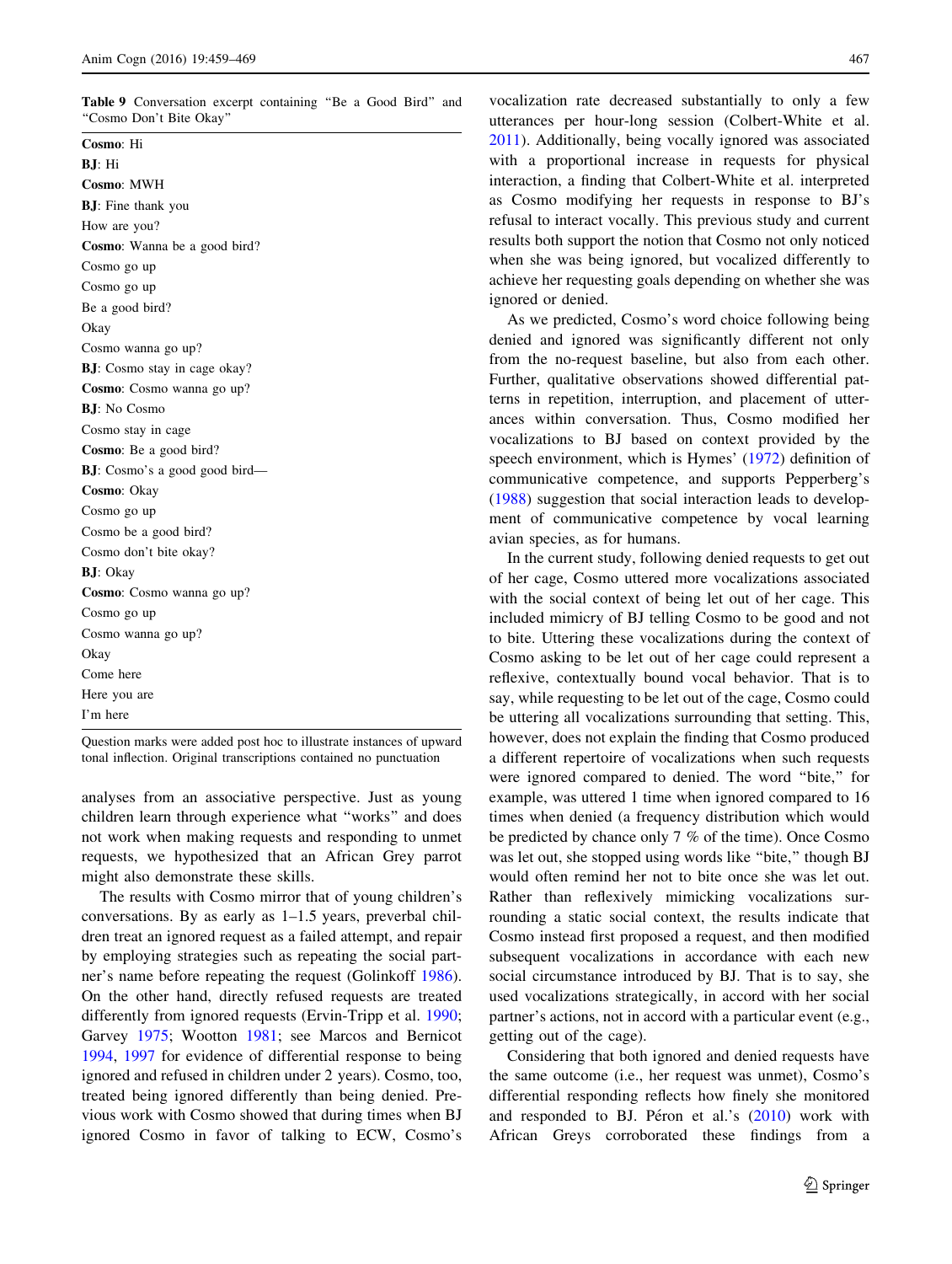<span id="page-9-0"></span>behavioral perspective, reporting that Greys behaved differently when a social partner was unable versus unwilling to provide treats. These authors, like others (e.g., Premack and Woodruff [1978](#page-10-0)), explored theory of mind as a possible explanation for an understanding of what a social partner can and cannot do. However, we avoid framing the results of our study with respect to intention and theory of mind in parrots because in our view Cosmo's vocal behavior is not sufficient to discriminate between these two alternatives. The predictions about behavior that could be developed to conclude that Cosmo's behavior suggests theory of mind are the same as those that support interpreting the same behavior as the outcome of associative learning. Current methods do not allow us to tease apart intention or theory of mind from associative learning. In any case, Cosmo's communicative competence denotes strategic and sophisticated use of a learned vocal repertoire.

Probabilistic models of Cosmo's conversations with BJ may allow for more objective measures of intentionality. It may be possible, for example, to compare the probabilities of a particular vocalization occurring following a particular response from BJ. For example, Ervin-Tripp et al. (1990) noted that mitigating words like please after refusals appear in greater frequencies in the requesting events of 3.5-year-olds. This suggests strategic placement in response to the new speech context of refusal. Developing such a model would strengthen claims about Cosmo's use of her repertoire. In particular, intentionality, manipulation, and perhaps behavioral indicators of frustration (e.g., interruption in humans, Gallagher and Craig 1982) could be assessed in more detail.

The current study showed through a variety of measures that one captive African Grey has learned to use an artificial communication system in a goal-oriented manner during instances of relationship conflict brought about by denied or ignored requests. These results provide evidence for strategic requesting behavior by a Grey parrot which is qualitatively similar to communication data reported for children (e.g., Golinkoff 1986) and great apes (e.g., Cartmill and Byrne 2007; Roberts et al. [2013](#page-10-0))—all of which conclude that intentionality drove requesting behavior. Like with the results of studies with captive apes, results with Cosmo are of particular interest because the communication system Cosmo uses to interact with BJ is not species-typical. Rather, as a highly social vocal learner, Cosmo acquired and effectively uses BJ's communication system. Whether or not wild African Greys monitor and modify species-typical vocalizations to achieve social goals, as has been demonstrated with wild chimpanzees' gestures (Roberts et al. [2013\)](#page-10-0), has yet to be determined. However, Cosmo's ability to modify her species-atypical communication system to cope with variable social situations with her human caregiver suggests that wild Greys

may modify their vocalizations with conspecifics to achieve social goals. This interesting possibility merits attention from researchers able to study African Grey parrots in species-normal environments.

Acknowledgments We acknowledge the contributions of Marisol Macias, Dominic D. Byrd, and Allison Kaufman for their assistance with data analysis and manuscript preparation.

# References

- Axia G (1996) How to persuade mum to buy a toy. First Lang 16:301–317. doi:[10.1177/014272379601604803](http://dx.doi.org/10.1177/014272379601604803)
- Bartsch K, Wright JC, Estes D (2010) Young children's persuasion in everyday conversation: tactics and attunement to others' mental states. Soc Dev 19:394–416. doi:[10.1111/j.1467-9507.2009.](http://dx.doi.org/10.1111/j.1467-9507.2009.00537.x) [00537.x](http://dx.doi.org/10.1111/j.1467-9507.2009.00537.x)
- Brown P, Levinson S (1987) Politeness: some universals in language usage. Cambridge University Press, Cambridge
- Cartmill EA, Byrne RW (2007) Orangutans modify their gestural signaling according to their audience's comprehension. Curr Biol 17:1345–1348. doi:[10.1016/j.cub.2007.06.069](http://dx.doi.org/10.1016/j.cub.2007.06.069)
- Clark RA, Delia JG (1976) The development of functional persuasive skills in childhood and early adolescence. Child Dev 47:1008–1014. doi[:10.2307/1128437](http://dx.doi.org/10.2307/1128437)
- Colbert-White EN, Covington MA, Fragaszy DM (2011) Social context influences the vocalizations of a home-raised African Grey parrot (Psittacus erithacus erithacus). J Comp Psychol 125:175–184. doi[:10.1037/10022097](http://dx.doi.org/10.1037/10022097)
- Corballis MC (2003) From hand to mouth: the origins of language. Princeton University Press, New Jersey
- Ervin-Tripp SM (1982) Ask and it shall be given you: Children's requests. In: Byrnes H (ed) Georgetown roundtable on languages and linguistics, vol 35. Georgetown University Press, Washington, pp 235–245
- Ervin-Tripp S, Guo J, Lampert M (1990) Politeness and persuasion in children's control acts. J Pragmat 14:307–331
- Fouts R (1997) Next of kin: my conversations with chimpanzees. William Morrow and Company, New York
- Gallagher TM, Craig HK (1982) An investigation of overlap in children's speech. J Psycholinguist Res 11:63–75. doi[:10.1007/](http://dx.doi.org/10.1007/BF01067502) [BF01067502](http://dx.doi.org/10.1007/BF01067502)
- Garvey C (1975) Requests and responses in children's speech. J Child Lang 2:41–63. doi[:10.1017/S030500090000088X](http://dx.doi.org/10.1017/S030500090000088X)
- Golinkoff RM (1986) 'I beg your pardon?': the preverbal negotiation of failed messages. J Child Lang 13:455–476. doi[:10.1017/](http://dx.doi.org/10.1017/S0305000900006826) [S0305000900006826](http://dx.doi.org/10.1017/S0305000900006826)
- Greenfield PM, Savage-Rumbaugh ES (1993) Comparing communicative competence in child and chimp: the pragmatics of repetition.  $J$  Child Lang  $20:1-26$ . doi:10.1017/ repetition. J Child Lang 20:1–26. doi[:10.1017/](http://dx.doi.org/10.1017/S0305000900009090) [S0305000900009090](http://dx.doi.org/10.1017/S0305000900009090)
- Harbaugh WT, Krause K, Vesterlund L (2007) Learning to bargain. J Econ Psychology 28:127–142. doi:[10.1016/j.joep.2006.03.005](http://dx.doi.org/10.1016/j.joep.2006.03.005)
- Hymes D (1972) On communicative competence. In: Pride JB, Holmes J (eds) Sociolinguistics: Selected readings. Penguin, Harmondsworth, pp 269–293
- Keel S (2015) Young children's embodied pursuits of a response to their initial assessments. J Pragmat 75:1–24. doi:[10.1016/j.](http://dx.doi.org/10.1016/j.pragma.2014.10.005) [pragma.2014.10.005](http://dx.doi.org/10.1016/j.pragma.2014.10.005)
- Leavens DA, Russell JL, Hopkins WD (2005) Intentionality as measured in the persistence and elaboration of communication